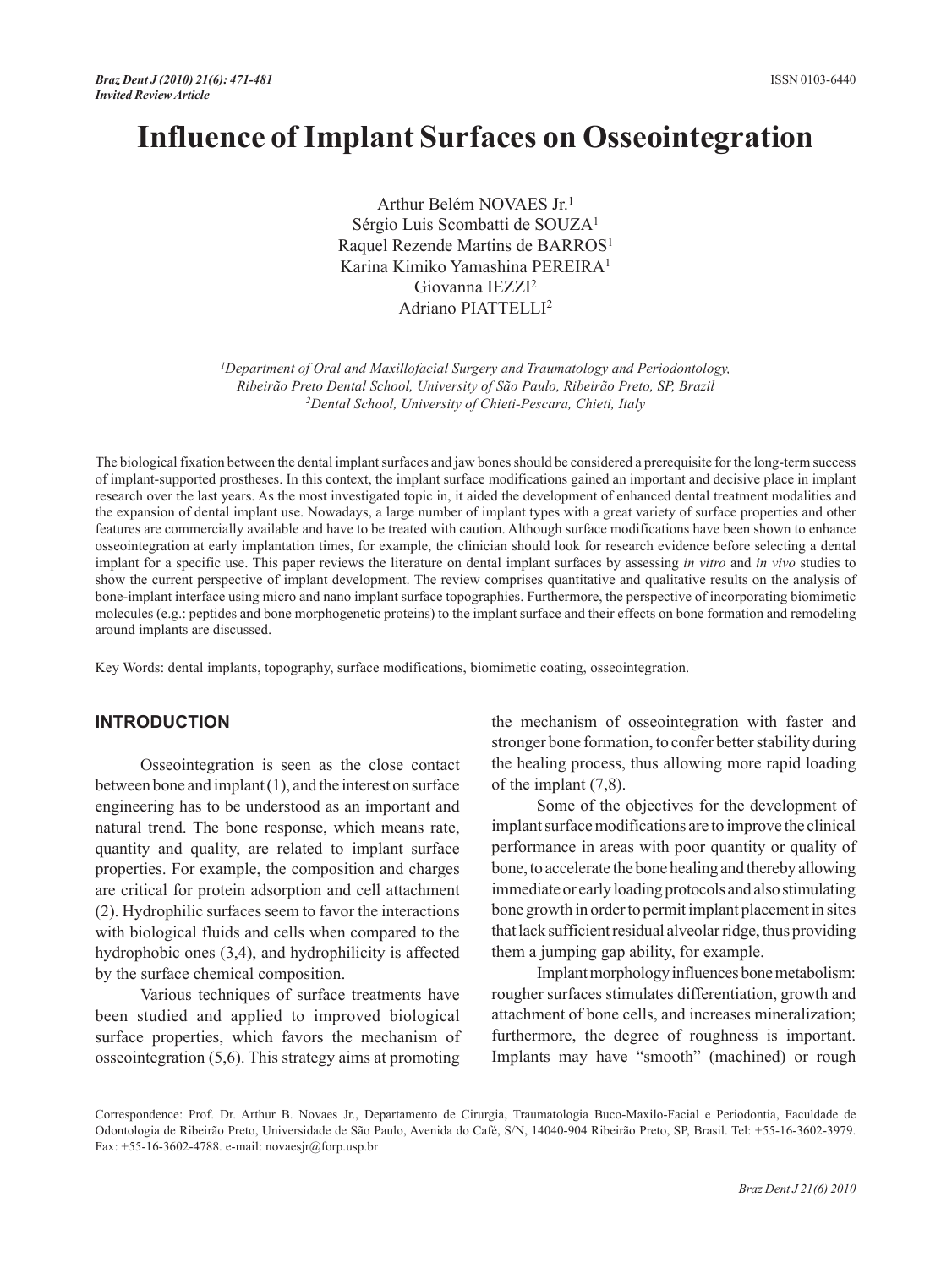surfaces. The main methods that are reported in the literature to create implant roughness are acid etching, sandblasting, titanium plasma spraying and hydroxyapatite (HA) coating. A current tendency is the manufacturing of implants with micro and submicro (nano) topography. Furthermore, the biofunctionalization of implants surfaces, by adding different substances to improve its biological characteristics, has also been recently investigated (8-10).

However, the large number of commercially available implant types, varying in surface properties and other features (11) have to be treated with caution. Considering that different methods for implant surface engineering may lead to different and unique surface properties that might affect the host-to-implant response, it seems to be reasonable to test new implant surfaces as new biomaterials (12). The evaluation should ideally follow a hierarchical approach, where *in vitro* testing followed by *in vivo* animal studies evolves to clinical trials in humans (13).

This paper reviews the literature on dental implant surfaces by assessing *in vitro* and *in vivo* studies to show the current perspective of implant development.

# *IN VITRO* **STUDIES**

Cell culture models are routinely used to study the response of osteoblastic cells in contact with different substrates for implantation in bone tissue. Cell cultures focused on the morphological aspect, growth capacity and the state of differentiation of the cells on materials with various chemical, composition and topography (14).

The literature shows that the biochemistry and topography of biomaterials' surfaces play a key role on success or failure upon placement in a biological environment (15). Wettability, texture, chemical composition and surface topography are properties of the biomaterials that directly influence their interaction with cells (16-18). The interactions of cells and extracellular matrix affect directly the cellular processes of adhesion, proliferation and differentiation (19). Thus, the surface properties of biomaterials are essential to the response of cells at biomaterial interface, affecting the growth and quality of newly formed bone tissue (16,17,20).

In the search for new methods, much attention has been focused on topographical characteristics, especially changes in surface roughness. *In vitro* studies have shown that osteoblastic cells attach, spread and proliferate more rapidly on smooth surfaces than on

rough ones (21). However, osteoblasts present higher rate of differentiation and matrix mineralization and higher production of growth factors in the presence of rough substrates (22). Also, bone matrix proteins, alkaline phosphatase and osteocalcin, important indicators of osteogenic differentiation and bone tissue formation, have been shown to express at higher levels on rougher titanium surfaces (23).

The literature has shown that the surface topography of titanium can be modified by different treatments, in order to obtain a surface with specific properties, which have direct influence on the process of osseointegration (24,25). It has been suggested that surface roughness in 1-2 μm range are beneficial for biomechanical anchorage of dental implants (26).

Methods for altering surface texture can be classified as either techniques that add particles on the biomaterial, creating a surface with bumps (additive mechanisms), and techniques that remove material from the surface, creating pits or pores (subtraction mechanisms). Examples of additive processes are: HA and calcium phosphate (CaP) coatings, titanium plasmasprayed and ion deposition. Examples of subtraction processes are: electro- or mechanical polishing, gritblasting, acid-etching, grit-blasting followed by acidetching and oxidation (27).

Numerous reports demonstrate that the surface roughness of titanium implants affects the rate of osseointegration through the speed and amount of bone tissue formed at the interface. Comparison of the behavior of different cell types on materials shows that they are influenced by surface roughness (28).

Roughness gradients of osteoblastic cells increase proliferation in close correlation with increasing surface roughness. It was observed doubling of the rate of osteoblast proliferation on titanium blasted with  $TiO<sub>2</sub>$ particles compared to smooth surfaces (29,30). Similar results are reported using discs blasted with  $SiO<sub>2</sub>$  particles  $(31)$ , and  $Al<sub>2</sub>O<sub>3</sub>$  particles  $(29)$ .

Subcultures of rat osteogenic cells grown on grit-blasted and acid-etched surfaces demonstrated significant formation of bone-like nodules (32). MG63 osteoblast-like cells (human osteosarcoma cell line) cultured on rough titanium surfaces exhibited increased adhesion and phenotype differentiation, and higher levels of growth factors compared to smooth ones (4).

There is agreement that the microtopography creates an environment favorable for cells and cellextracellular matrix interactions (33) and increases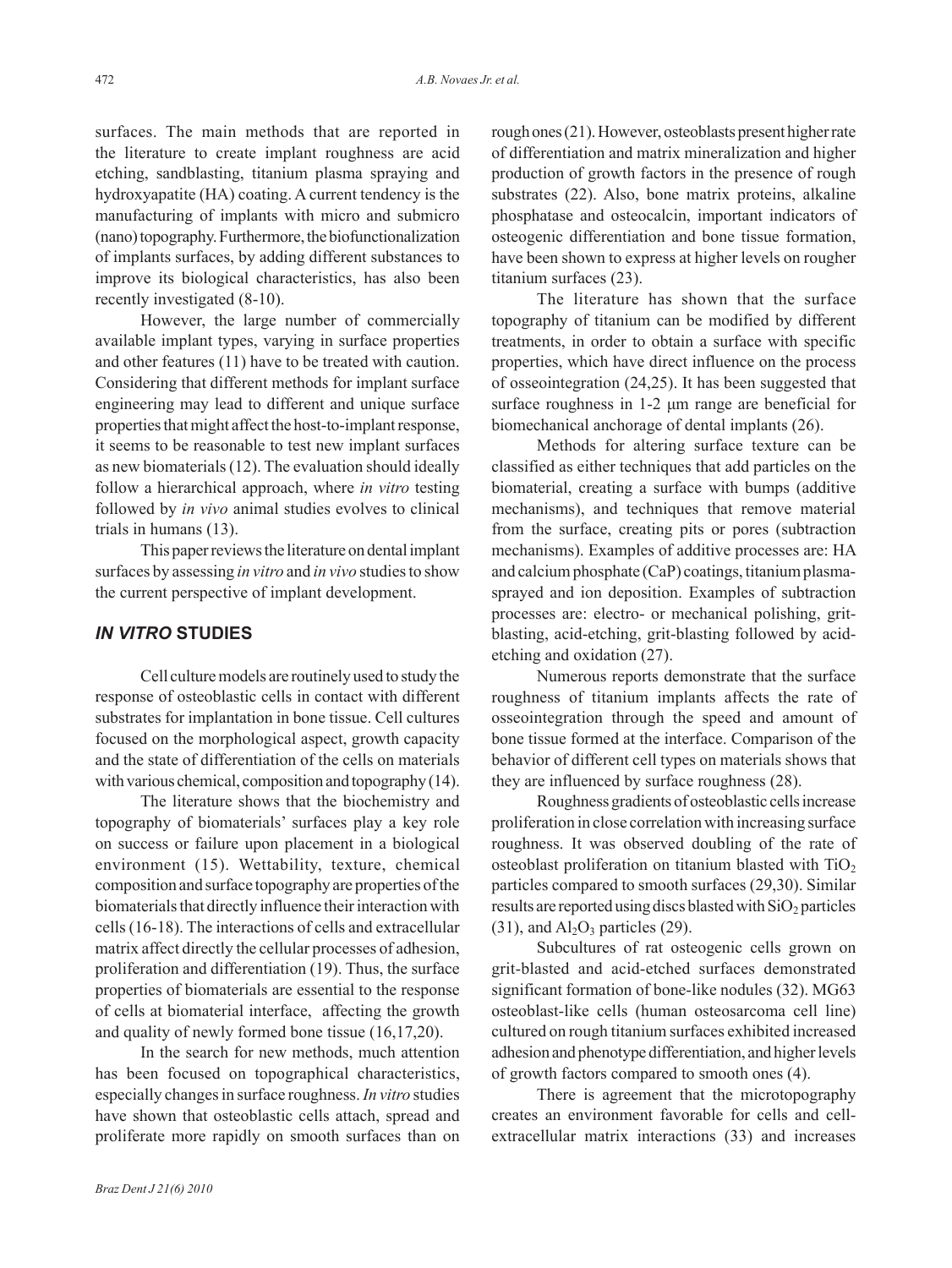production of growth factors (34). The microtopography provides increased cell differentiation of osteogenic cells, resulting in high activity of alkaline phosphatase and osteocalcin synthesis (35).

Recent studies have shown that the association of different topographies may be beneficial. Indeed, using osteogenic cell culture models, synergistic effects of substrates with micron- and submicron-scale resulting in bone tissue formation have been reported (30,32). Titanium surfaces with microtopography and additional submicrotopography have been shown to promote early development of mineralized matrix, which was observed occasionally on the surfaces with microtopography and was absent on machined surfaces (36).

The cellular behavior is also influenced by surfaces with nanomorphology. The complex interactions cellmatrix-substrate and cell signaling events occur at the nanoscale (37,38). Different signaling pathways regulate adhesion, migration, differentiation and gene expression in osteoblasts cells (39). Thus, it has been shown that different nanotopography influence protein adsorption, cell adhesion, cell proliferation and synthesis, and secretion of extracellular matrix molecules *in vitro* (37).

Nanoporous surfaces topography tend to favor the proliferation and differentiation processes, acting directly on the selective adhesion of osteoblastic cells on the surface, which can accelerate the healing process around implants (27,37).

In the same way as microstrutureted surfaces, nanotopographies can be created by techniques such as anodization and oxidation. The production of substrates with nanoporous surfaces appears to strongly influence the host response at both cellular and tissue levels (12). A recent report demonstrated that titanium surfaces with nanotopographies obtained from  $H_2SO_4/H_2O_2$ mixture can promote osteoblast proliferation and inhibit fibroblast growth (40). It was found that titanium surface modifications on the nanoscale alters the adhesion, spreading, and growth of osteoblastic cells. Furthermore the extracellular accumulation of osteopontin and bone sialoprotein, two major bone matrix proteins, increased significantly on the titanium substrate with nanotopography, indicating that cellular differentiation is accelerated, and the proteins are adsorbed more efficiently on the nanostrutured substrates (41).

At the present moment, a huge number of experimental investigations have clearly demonstrated that the bone response is influenced by the implant surface topography. Furthermore, more recent data, have suggested that titanium surface modifications with bioactive molecules enhance and/or accelerates the process of osteoblastic differentiation. As the molecules are integrated into the structure of the implant, they are released gradually, acting as a slow release system of osteogenic agents at the implantation site (42) (Fig. 1).

Among all engineering-based implant surface modifications, the CaP coating have received significant attention (43). The interest of using this material is because of its chemical similarity to natural bone, and the fact that coatings can be applied along the implant surfaces by different industrial processing methods. Biomimetic CaP coatings improve the osteoconductivity of implants and show promising as slow delivery systems for growth factors and other bioactive molecules (44).

Other examples of biochemical modifications of biomaterial surfaces are found in the literature, such as



Figure 1. Epifluorescence of osteogenic cell cultures grown on machined (A), microstructured (B), nanostrutured (C), and synthetic peptide coating (D) surfaces at day 3. Red indicates OPN labeling, green reveals actin cytoskeleton, and blue shows cell nuclei. Extracellular OPN labeling is abundant and prominent in cultures grown on nanostrutured and synthetic peptide coating surfaces (C,D). Scale bar: A-D=50 μm.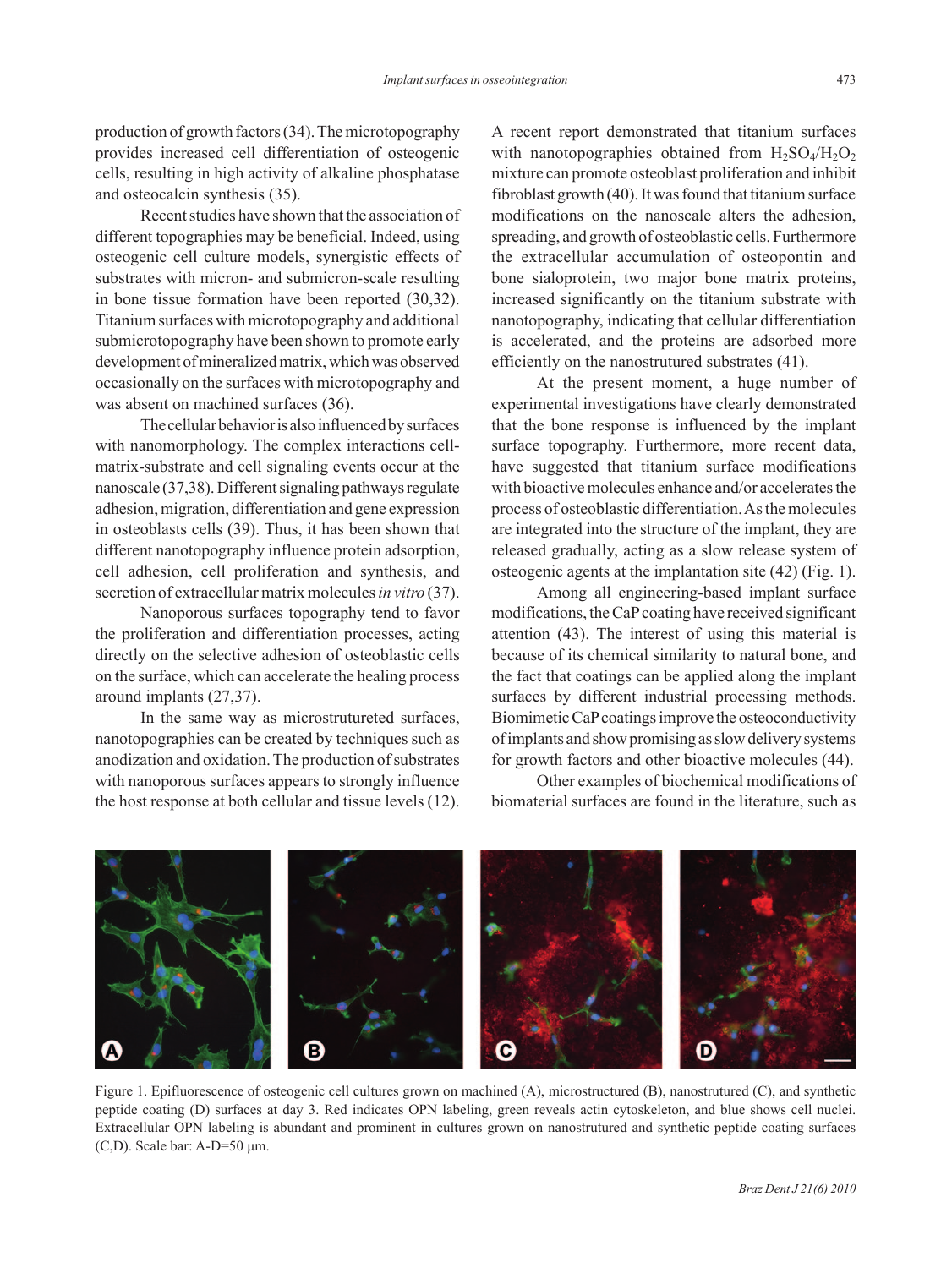the use of protein-like collagen, bone morphogenetic proteins and peptides and/or protein domain (27).

The biological effects that surfaces have on cell attachment are mainly mediated by integrins that bind to sequences/domains arginine-glycine-aspartate (Arg-Gly-Asp or RGD) of proteins (45). These Arg-Gly-Asp or RGD are expressed in several bone extracellular matrix proteins. Titanium surfaces modified with peptides and/ or protein domains with RGD seem to facilitate the mechanisms of adhesion and cell signaling via signal transduction, which have shown positive effects on the differentiation of osteoblasts (46).

Since then, researchers have studied coatings based on peptides containing a sequence of amino acids to promote cell adhesion to the biomaterial (47). A new strategy in the use of bioactive molecules involves the addition of extracellular matrix proteins such as collagen. Coating titanium surface with collagen enhanced the

spreading of cells and speeding cell adhesion length (48). An *in vitro* study using bone marrow cells also showed that surface coating with collagen type I showed high ALP activity, collagen synthesis, and mineralized matrix formation (49).

A recent study comparing the development of the osteoblastic phenotype of human alveolar bonederived cells showed that collagen type I-coated titanium surface favors cell growth during the proliferative phase and osteoblastic differentiation, as demonstrated by changes in mRNA expression profile during the matrix mineralization phase. This suggests that surface modification may affect bone formation (50).

Some authors have used chemical modification, such as addition of fluoride to implant surface, to improve the biocompatibility of titanium and promote osteogenesis. This process is based on the formation of fluorapatite from interaction of fluoride and HA present



Figure 2. Histologic images evidencing a high level of bone-implant contact achieved with different improvements on implant surfaces. A= Sandblasted and acid-etched; B= Nanostructured; C= Anodized; D= Biofunctionalized.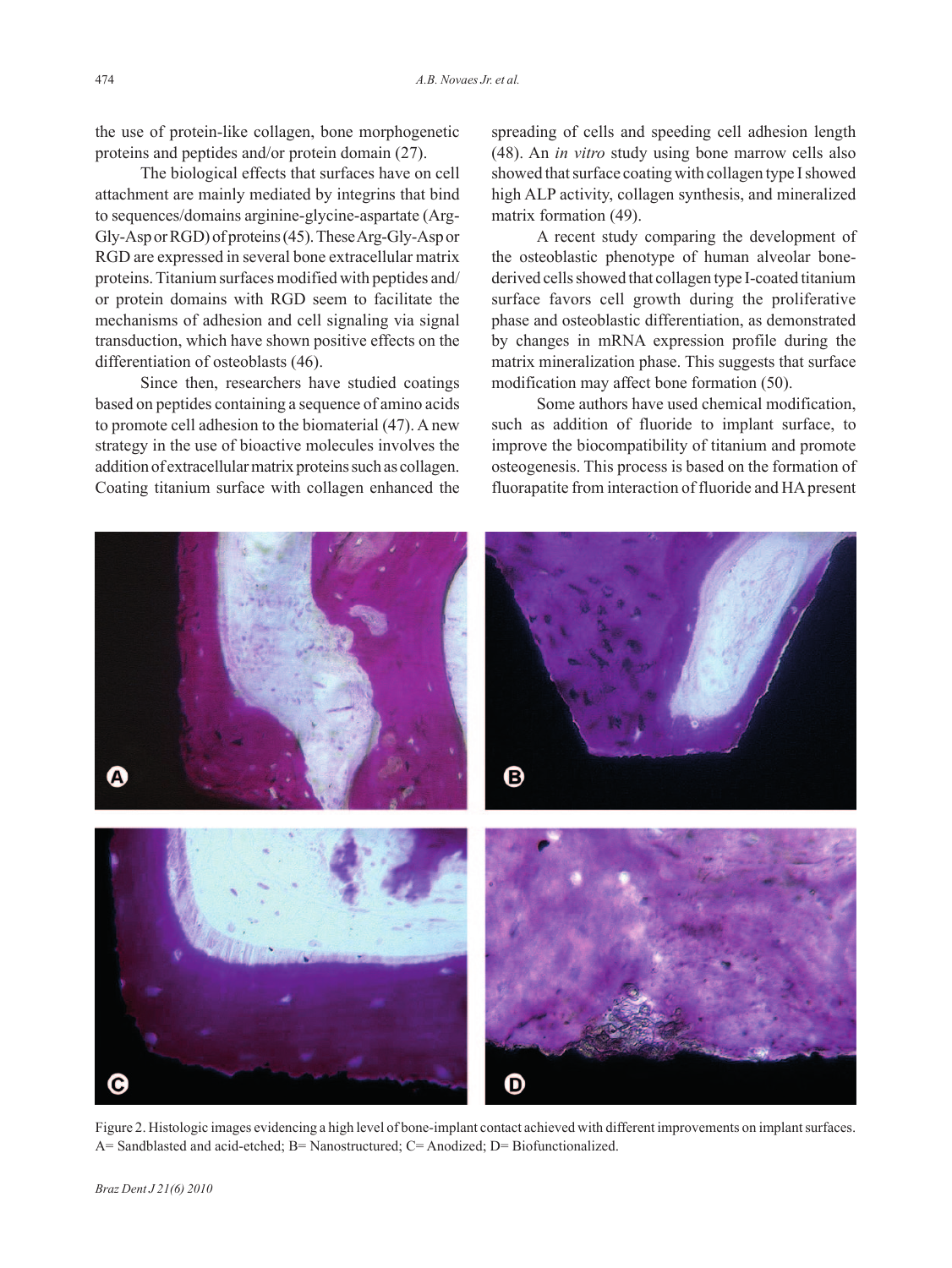in bone tissue, followed by promotion of osteoblast proliferation and stimulation of alkaline phosphatase activity. Currently, there are implants treated with fluoride as a biomimetic agent, commercially available for clinical use (51).

Despite the interesting results *in vitro* it seems that more research is still needed to enhance our understanding of how this surface modifications actually promotes fast osseointegration.

# *IN VIVO* **ANIMAL STUDIES**

In general, cell culture studies evaluate cell morphology, adhesion, migration, proliferation and differentiation on implant surfaces. However, outcomes on the initial biological behavior of new biomaterials obtained *in vitro* cannot be fully correlated to *in vivo* performance. Cell cultures cannot reproduce the dynamic environment that involves the *in vivo* bone/implant interaction, and their results can only be confirmed in animal models and subsequently in clinical trials (13).

The most frequently used animal models for dental bone-implant interface studies are rabbits and dogs. The rabbit model has some disadvantages when compared to larger animals, such as the size when a number of control and experimental implants are recommended *per* animal. Additionally the bone structure of the tibia and femur of rabbits (e.g.; the amount of trabecular bone), are significantly different when compared to human. Otherwise the canine intraoral environment provides a bone microstructure with a trabecular/cortical ratio similar to that found in the human mandible, in addition to similar saliva and microflora.

Irrespective to the different animal models (rat, rabbits, sheep, dogs, pigs or nonhuman primates) or surgical sites, valuable information can be retrieved from properly designed animal studies. Static and dynamic histomorphometric parameters plus biomechanical testing are recommended as measurable indicators of the host/implant response where different surface designs are compared. Bone-to-implant contact (BIC), which that is the most often evaluated parameter in *in vivo* studies, together with bone density and amount and type of cellular content, are examples of static parameters. Differently, mineral apposition rate and fluorescence analysis temporally evaluates bone modeling/remodeling processes. As dynamic measurements, they may provide valuable information about the healing around different implant surfaces, but these parameters are rarely used.

Finally, the biomechanical tests (torque, push-out, pullout) usually measure the amount of force that a torque needs to fail the bone-implant interface surrounding different implant surfaces.

Considering the several factors that influence the osseointegration, the evaluation of the largest possible number of host/implant response parameters is desirable for better understanding the bone healing around different implant surfaces (Fig. 2), clarifying their indications of use and supporting their immediate/ early loading. For descriptive purposes, the physical and chemical surface properties will be separated in different categories.

### *Topographic Surface Modifications*

Machined implant surfaces represent the starting point of implant surface design. They were used for decades according to the classical protocols in which several months were required for osseointegration (52).

It has been demonstrated that the modification on the topographic pattern of surface increases not only the bone-implant contact, but also the biomechanical interaction of that interface at early implantation periods (1). Rough surfaces have found widespread use in oral implantology and replaced implants with machined surfaces to a great extent in clinical applications (46).

Various methods have been developed in order to create a rough surface and improve the osseointegration of titanium dental implants. These methods use titanium plasma-spraying, blasting with ceramic particles, acidetching and anodization.

#### *Titanium plasma-spraying*

This method consists in injecting titanium powders into a plasma torch at high temperature. The titanium particles are projected onto the surface of the implants where they condense and fuse together, resulting in a titanium plasma sprayed (TPS) coating with an average roughness of around 7 μm. This procedure increases substantially the surface area of the implants.

Al-Nawas et al. (53) evaluated different types of macro and microstructure implant surfaces in a dog model. After a healing period of 8 weeks and a loading period of 3 months, machined surfaces were compared to the TPS counterparts, used as a rough control, and also with blasted/acid-etched surface. The evaluation of the BIC areas revealed the benefit of rough surfaces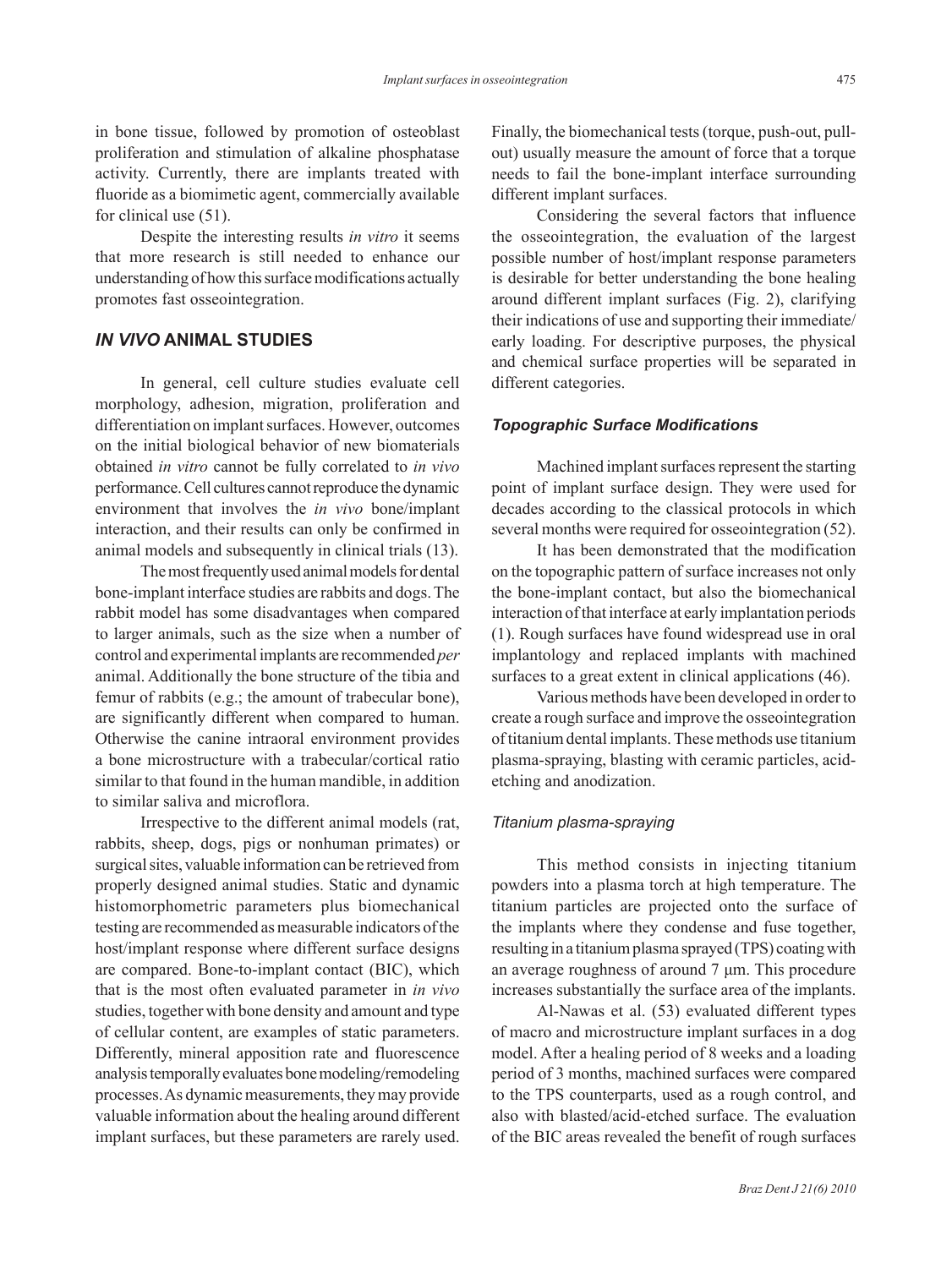relative to machined ones. However, the intra-individual difference between the TPS and the blasted/acid-etched counterparts showed no significant difference.

In a different animal model, Klokkevold et al. (54) compared the torque resistance to remove screwshaped titanium implants having a dual acid-etched surface (DAE) with implants having either a machined surface, or a TPS surface that exhibited a significantly more complex surface topography. After implantation, the groups of 6 rabbits were sacrificed following 1-, 2- and 3-month healing periods. Implants were removed by reverse torque rotation with a digital torquemeasuring device. Three implants with machined surface preparation failed to achieve endosseous integration. All other implants were anchored by bone. Mean torque values for machined, DAE and TPS implants at 1, 2 and 3 months were  $6.00 \pm 0.64$  N/cm,  $9.07 \pm 0.67$  N/cm and  $6.73 \pm 0.95$  N/cm;  $21.86 \pm 1.37$  N/cm,  $27.63 \pm 3.41$ N/cm and  $27.40 \pm 3.89$  N/cm; and  $27.48 \pm 1.61$  N/cm,  $44.28 \pm 4.53$  N/cm and  $59.23 \pm 3.88$  N/cm, respectively. Clearly, the stability of DAE implants at the earliest time point was comparable to that of TPS implants, while that of the machined implants was an order of magnitude lower. The TPS implants increased resistance to reverse torque removal over the 3-month period. These results indicate that dual acid etching of titanium enhances early endosseous integration to a level that is comparable to that achieved by the topographically more complex TPS surfaces. Furthermore, this study confirmed an enhanced bone anchorage to rough surface implants as compared to machined implants.

TPS processing is one of the methods that further increase the surface roughness profile and consequently the surface area. Such characteristics recommend its use in regions with low bone density (12). However, it has to be considered that the increase in surface area that represents an effective increase in osseointegration area provides spaces greater than 50 μm that facilitates the migration of pathogens when the implant surface is exposed to the oral fluids.

# *Blasting with ceramic particles/acid-etching*

Surface acid-etching and grit-blasting/acidetching are very diffuse methods to obtain rough implant surfaces. A great part of the commercially available gritblasted implant surfaces are subsequently acid-etched.

Generally, the grit-blasting procedure is performed by propulsion of particles of different sizes

of silica (sand), alumina, titanium oxide or CaP for example. The most commonly used acid-etching agents are hydrofluoric, nitric, sulfuric acids and combinations. An example of this group of surfaces was investigated by Sammons et al. (55), evidencing a *Ra* value of 2.75 μm and irregular micropores with approximately 3-5 μm in diameter and 2-3 μm in depth. Even smaller micropores are located within these micropores.

Novaes et al. (56) compared grit-blasted/acidetched implants to titanium plasma spray implants immediately installed into periodontally infected sites. The histomorphometric analyses showed percentages of bone to implant contact of 52.7% and 42.7% for grit-blasted/acid-etched implants and titanium plasma spray implants, respectively. The bone density analysis revealed percentages of 66.6% and 58.8% in the adjacent areas of grit-blasted/acid-etched implants and titanium plasma spray implants, respectively. These differences between the groups were not statistically significant, but indicated a slightly better performance of the gritblasted/acid-etched surfaces when compared to the titanium plasma spray surface, even in a challenging healing situation.

Recently, it was seen that changing the sterilization and storage method of an original sandblasted/acid-etched surface is another possible way to modify implant surface. In other words, the new surface is rinsed under nitrogen protection to prevent exposure to air and then stored in a sealed tube containing an isotonic saline solution (4). This treatment obtains the hydroxylation of titanium oxides without changing the surface topography, this procedure improved the surface wettability of the new surface when compared to the original one in a statistically significant level (57).

According to animal experiments, both biomechanical and histomorphometric evaluations showed better results for the modified surface compared to the original sand-blasted/acid-etched surface at early periods. In the miniature pig model, Buser et al. (58) investigated the interfacial stiffness values, which were calculated from the torque-rotation curve, and found on average 9-14% higher values for the modified surface compared to the original sand-blasted/ acid-etched surface. This difference was statistically significant and they concluded that the modified provided better bone anchorage than the original surface. Moreover, Schwarz et al. (59) evaluated the bone regeneration in dehiscence-type defects with these implants in beagle dogs. After 2 weeks of healing, the modified group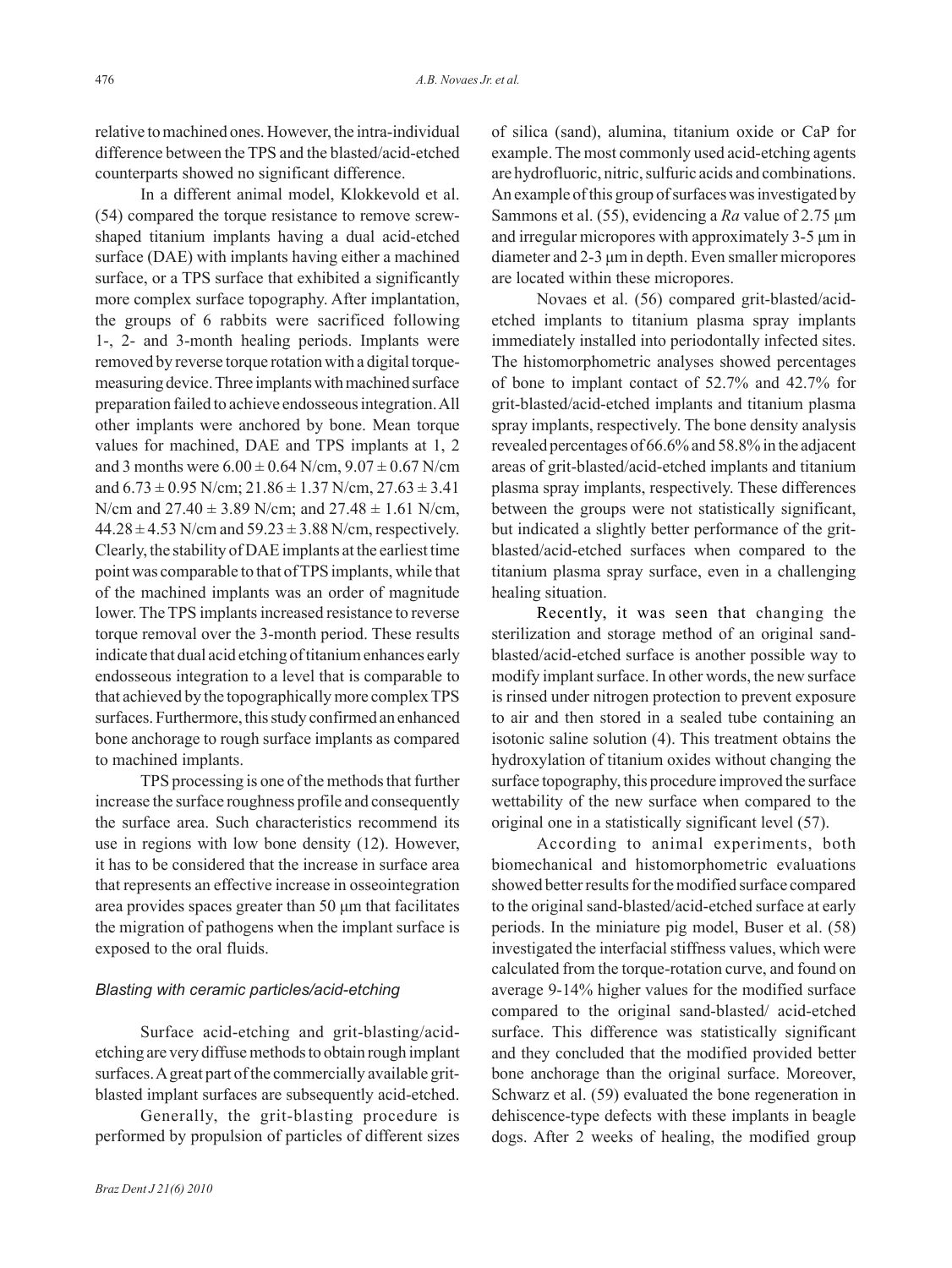achieved 74% of BIC, while the original group achieved 56%, and this difference was statistically significant. However, after 12 weeks of healing, BIC was 84% for the modified group and 76% for the original group, without statistically significant and this difference. Thus, it could be concluded that the modified implant surface promoted enhanced bone apposition during the early stages of bone formation. In accordance to this, Bornstein et al. (60) comparing the same implant surfaces in a dog model, showed significantly higher percentage of bone in contact with the modified surface when compared to the original sand-blasted/acid-etched surface after 2 weeks, but no statistically significant difference after 4 weeks of implantation. These results suggest that a chemical modification on a microstructured implant surface may interfere in the biomechanical and bone apposition properties at early phases after implantation.

## *Electrochemical anodization*

Another method that has been shown to increase surface microtexture and change surface chemistry is electrochemical anodization. The combination of potentiostatic or galvanostatic anodization of titanium in strong acids at high current density or potential, results in thickening of the titanium oxide layer. Anodized surfaces interfere positively in bone response with higher values for biomechanical and histomorphometric tests when compared to machined surfaces (61,62).

Burgos et al. (63) selected a commercially implant surface manufactured by anodic oxidation to compare to turned surfaces in a rabbit model. BIC values were 20% (after 7 days), 23% (after 14 days), and 46% (after 28 days) around the oxidized surfaces and 15% (after 7 days), 11% (after 14 days), and 26% (after 28 days) around the machined surfaces. It was concluded that the moderately rough oxidized surfaces follows a different pattern of osseointegration.

Differently, Huang et al. (64) evaluated the oxidized implant surfaces installed in the posterior maxilla of monkeys. After 16 weeks, the mean BIC was of 74%. The authors suggested that this oxidized surface detains a considerable osteoconductive potential promoting a high level of implant osseointegration in type IV bone in the posterior maxilla.

## *CaP coatings*

Up to now, plasma-spraying remains as the most

widely used commercial CaP implant surface coating. CaP ceramics are considered to have bioactive properties, which involves the strong interaction between materials and surrounding bone by means of a chemical bonding (2). Substrates containing CaP coating is expected to render a faster biological fixation between implant and bone tissue when compared to those without CaP coatings (65-67). However, the thick and non-uniform coating performed by the plasma-spraying method, in which HA ceramic particles are injected into a plasma torch at high temperature and projected on to the surface of the titanium, have also been related to some disadvantages. The possible delamination of the coating from the implant surface is generally highlighted, making possible the clinical failure of the implant (68). Additionally, the transmucosal zone of plasma sprayed HA implants represents a challenge (43) in terms of periimplantitis infection. Based on these reasons, the clinical use of the plasma sprayed HA implants decreased, but the osteoconductive property of this bioactive ceramic coating remains as a factor that may contribute to additional bone attachment in areas of poor quality or quantity of bone.

As a new trend, the changes of surface roughness at the nanoscale level seem to strongly influence the host response at both cellular and tissue levels. In this context, it should be mentioned that some strategies have been developed to improve the plasma sprayed HA coating process. Thus methods such as sol-gel deposition, electrophoretic deposition and discrete crystalline deposition were developed in order to obtain significant thinner coating thicknesses when compared to the plasma sprayed HA technique.

It is already available for clinical use the result of a CaP nanoparticle modification of a minimally rough titanium implant surface. It has been created by the combination of the sol-gel and discrete crystalline deposition (DCD) of CaP. Mendes et al. (69) suggested that the nano-feature size of the tightly adherent adsorbed CaP/DCD crystal is of 20-100 nm.

In the rat model, Mendes et al. (70) have shown significantly greater average disruption forces with DCD samples when compared to dual acid-etched samples. The authors concluded that an increase in the complexity of the surface topography can render a bone-bonding ability. Recently, the same group, again in the rat model (71), demonstrated significant increase in osteoconduction as a function of the enhanced surface nanotopography obtained by the CAP nanocrystals in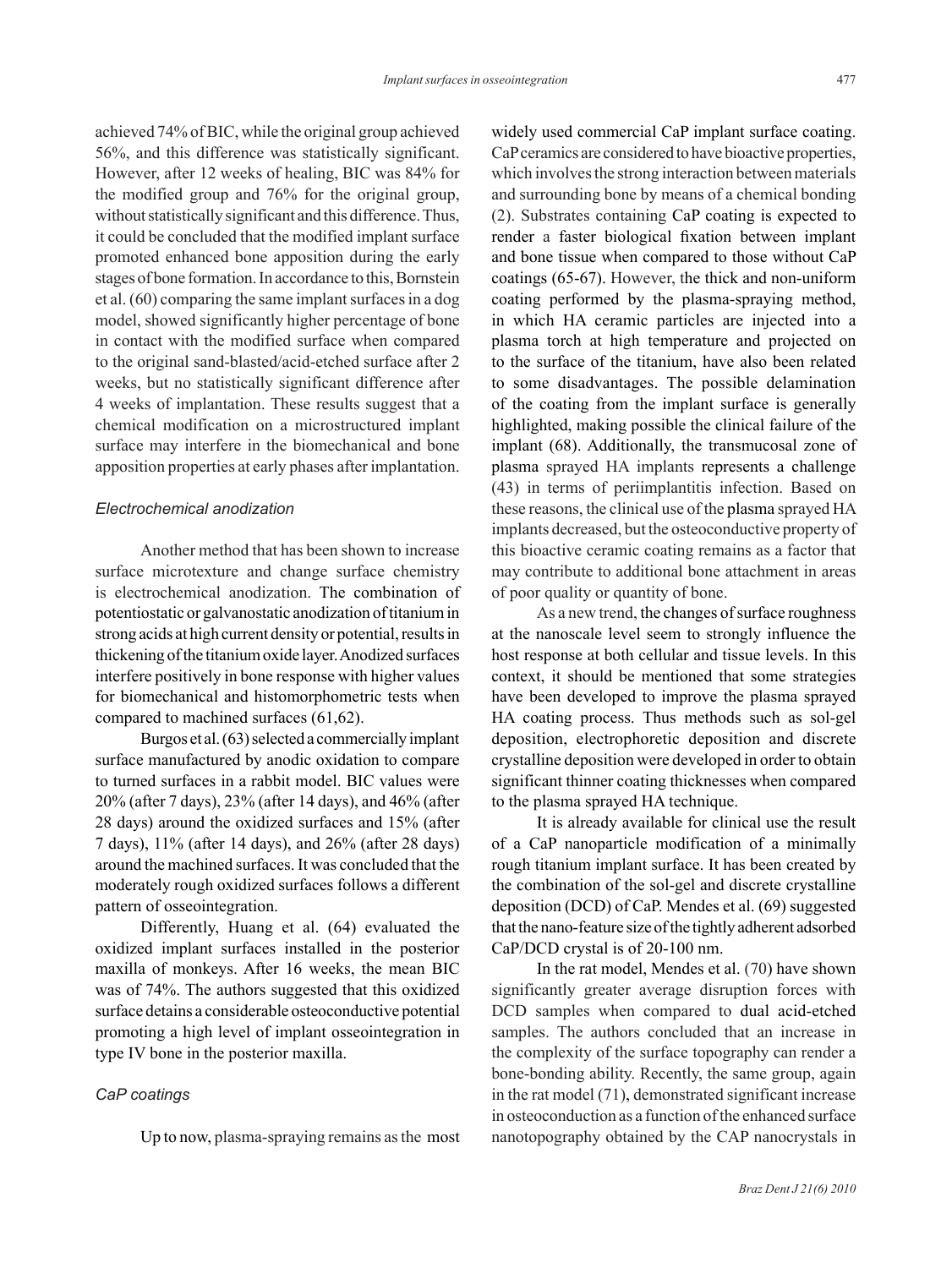the rat model.

In summary, highly roughened implants, such as TPS or grit-blasted implants, have been shown to favor mechanical anchorage and primary fixation to bone, while topographies in the nanometer level focus on the enhancement of the host response by means of promoting protein adsorption and osteoblastic cell adhesion during the early stages of healing in the periimplant region.

# **Biomimetic Surface Modifications**

### *Biomolecules coated onto titanium surface*

A common theme in the engineering of cell and tissue behavior on device surfaces is to modify the material to selectively interact with a specific cell type through biomolecular recognition events. Typically, peptides containing the cell-binding domains found in the extracellular matrix proteins are immobilized on the material to promote cell adhesion via ligandreceptor interaction (72,73). Integrins are an example of cell adhesion receptors that bind to specific amino acid sequences, such as the RGD that is found in type I collagen, fibronectin, osteopontin and bone sialoprotein. Apart from cell attachment, extracellular matrix may also act on cellular migration and proliferation events.

The concept of functionalizing the implant surfaces with native or synthetic molecules based on peptides, proteins and growth factors emerged from the hypothesis that the ability of imitating the environment of bone, which is composed of an organic matrix (mainly collagenous proteins) and inorganic CaP, could enhance the implant surface performance, encouraging the initial biologic response.

Animal studies support the *in vivo* osteoconductive potential of the RGD peptide sequence as a potential method of functionalizing titanium implant surfaces. In the dog model, Schliephake et al. (46) compared implants with machined titanium surface, coated with collagen I, coated with collagen I and low RGD concentrations (100 μmol/mL), and coated with collagen I and high RGD concentrations (1000 μmol/mL). The BIC and volume density of the newly formed periimplant bone (BVD) was assessed histomorphometrically after 1 and 3 months. After 1 month, BIC was significantly enhanced only in the group of implants coated with the higher concentration of RGD peptides. Volume density of the newly formed periimplant bone was significantly higher in all implants with organic coating. No significant difference was found between collagen coating and RGD coatings. After 3 months, BIC was significantly higher in all implants with organic coating than in implants with machined surfaces. Periimplant BVD was significantly increased in all coated implants in comparison to machined surfaces. The authors concluded that organic coating of machined screw implant surfaces providing binding sites for integrin receptors can enhance bone implant contact and periimplant bone formation. In addition, Germanier et al. (74) compared RGD peptide polymer modified implant surfaces with sandblasted and acid-etched implant surfaces placed in the maxillae of miniature pigs, and confirmed that the functionalization may promote enhanced bone apposition during the early stages of bone regeneration.

However,it should be mentioned that the success of such functionalization seems to be strongly dependent on type, delivery and concentration of the coating. For example, some studies showed confusing results when evaluating implant surfaces modified by BMP coatings. BMPs are a class of growth factors that promote bone formation, but they also stimulate the action of osteoclasts. It seems that the dose of the drug is critical for the final result.

Liu et al. (75) evaluated the effects of BMP-2 and its mode of delivery on the osteoconductivity of dental implants with either a naked titanium surface or a calcium-phosphate-coated one in the maxillae of miniature pigs. After 3 weeks, the volume of bone deposited within the osteoconductive space (periimplant) was highest for coated and uncoated implants bearing no BMP-2, while the lowest value was achieved with coated implants bearing only adsorbed BMP-2. It was concluded that the osteoconductivity of functionalized implant surfaces depends on the mode of BMP-2 delivery, being drastically impaired when BMP-2 was present as a superficially adsorbed depot upon CaP coated or uncoated surfaces.

In a different dog model, Wikesjö et al. (76) studied the ability of recombinant human BMP-2 (rhBMP-2) coated onto a titanium porous oxide implant surface to stimulate local bone formation, including osseointegration and vertical augmentation of the alveolar ridge. Thus critical-size, 5 mm, supraalveolar, periimplant defects were created and implants coated with rhBMP-2 at 0.75 or 1.5 or 3.0 mg/mL or uncoated control were installed and compared. The histologic evaluation showed newly formed bone with characteristics of the adjoining resident type II bone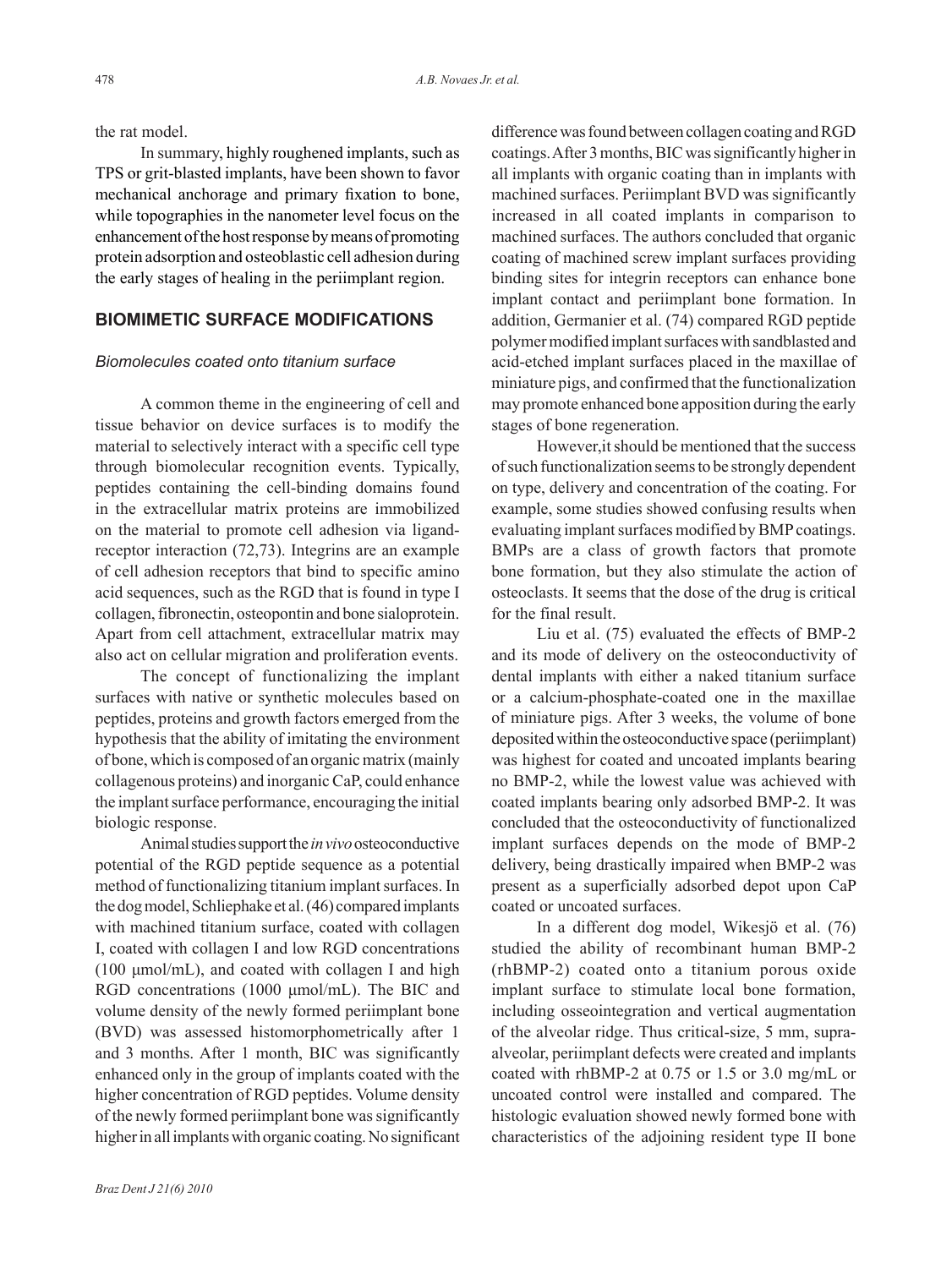including cortex formation for sites receiving implants coated with rhBMP-2 at 0.75 or 1.5 mg/mL. Sites receiving implants coated with rhBMP-2 at 3.0 mg/mL exhibited more immature trabecular bone formation, seroma formation and periimplant bone remodelling resulting in undesirable implant displacement. Control implants exhibited minimal, if any, bone formation. In summary, rhBMP-2 coating onto titanium porous oxide implant surfaces induced clinically relevant local bone formation including vertical augmentation of the alveolar ridge and osseointegration, but higher concentrations/ doses were associated with negative effects.

Finally, non-BMP growth factors have also been tested as potential agents to improve the osseointegration parameters. Park et al. (77) evaluated the osseointegration of anodized titanium implants coated with fibroblast growth factor-fibronectin (FGF-FN) fusion protein that were placed in rabbit tibiae. The removal torque values as well as the percentages of BIC of the test group were better than those found for the implants that were not biofunctionalized.

## **CONCLUDING REMARKS**

There are a huge number of types of implant surfaces in the market, from different implant manufacturers, all of them claiming to have better clinical results. It is important that the clinician selects for use in their patients the surfaces that have shown good results in the scientific literature.

The majority of currently available *in vitro* and *in vivo* studies seem to indicate that implant surfaces with micro and submicro (nano) topography bring forward benefits to the process of interaction between bone cells and implant surfaces, accelerating and increasing the quality of BIC.

Finally, based on the state of the art of implant development, it is possible to predict that, within some time, implant surfaces coated with substances with biomimetic capacity will be available for clinical use. This process of biofuncionalization of implant aims at modulating new bone formation around implants, and it is the next step in implant development.

### **RESUMO**

A fixação biológica entre as superfícies de implante e os ossos maxilares deve ser considerada como um pré-requisito para o sucesso em longo prazo de próteses implanto-suportadas. Neste contexto, as modificações nas superfícies de implante ganharam um lugar importante e decisivo na pesquisa em Implantodontia nos últimos anos. Sendo o tópico mais estudado, colaboraram para o melhoramento de modalidades de tratamento dental, assim como para a expansão de uso dos implantes dentais. Hoje, um grande número de diferentes implantes com uma grande variedade de propriedades de superfícies, entre outras características, está comercialmente disponível e isto deve ser tratado com cuidado. Apesar das modificações nas superfícies terem melhorado a osseointegração em tempos precoces de implantação, por exemplo, o clínico deve procurar evidências científicas antes de selecionar um implante dental para uso específico. Este artigo fará uma revisão da literatura sobre superfícies de implantes osseointegráveis, analisando estudos *in vitro* e *in vivo*, a fim de mostrar uma perspectiva atual do desenvolvimento dos implantes. Esta abordagem englobará os resultados obtidos com micro e nano topografias, em termos quantitativos e qualitativos, avaliando a interface osso-implante. Além disso, discutirá também as perspectivas da incorporação de substâncias biomiméticas (como peptídeos e proteínas morfogenéticas) à superfície dos implantes e seus efeitos na modulação da neoformação óssea periimplantar.

## **REFERENCES**

- 1. Albrektsson T, Wennerberg A. Oral implant surfaces: Part 1- review focusing on topographic and chemical properties of different surfaces and *in vivo* responses to them. Int J Prosthodont 2004;17:536-543.
- 2. Junker R, Dimakis A, Thoneick M, Jansen JA. Effects of implant surface coatings and composition on bone integration: a systematic review. Clin Oral Implants Res 2009;20:185-206.
- 3. Buser D, Broggini N, Wieland M, Schenk RK, Denzer AJ, Cochran DL, et al.. Enhanced bone apposition to a chemically modified SLA titanium surface. J Dent Res 2004;83:529-533.
- 4. Zhao G, Schwartz Z, Wieland M, Rupp F, Geis-Gerstorfer J, Cochran DL, et al.. High surface energy enhances cell response to titanium substrate microstructure. J Biomed Mater Res A 2005;74:49-58.
- 5. Wong M, Eulenberger J, Schenk R, Hunziker E. Effect of surface topology on the osseointegration of implant materials in trabecular bone. J Biomed Mater Res 1995;29:1567-1575.
- 6. Wennerberg A, Albrektsson T. On implant surfaces: a review of current knowledge and opinions. Int J Oral Maxillofac Implants 2010;25:63-74.
- 7. Wennerberg A, Albrektsson T. Effects of titanium surface topography on bone integration: a systematic review. Clin Oral Implants Res 2009;20:172-184.
- 8. Beutner R, Michael J, Schwenzer B, Scharnweber D. Biological nano-functionalization of titanium-based biomaterial surfaces: a flexible toolbox. J R Soc Interface 2010;7:S93-S105.
- 9. Barros RR, Novaes AB Jr, Papalexiou V, Souza SL, Taba M Jr, Palioto DB, et al.. Effect of biofunctionalized implant surface on osseointegration: a histomorphometric study in dogs. Braz Dent J 2009;20:91-98.
- 10. Lutz R, Srour S, Nonhoff J, Weisel T, Damien CJ, Schlegel KA. Biofunctionalization of titanium implants with a biomimetic active peptide (P-15) promotes early osseointegration. Clin Oral Implants Res 2010;21:726-734.
- 11. Binon PP. Implants and components: entering the new millennium. Int J Oral Maxillofac Implants 2000;15:76-94.
- 12. Coelho PG, Granjeiro JM, Romanos GE, Suzuki M, Silva NR, Cardaropoli G, et al.. Basic research methods and current trends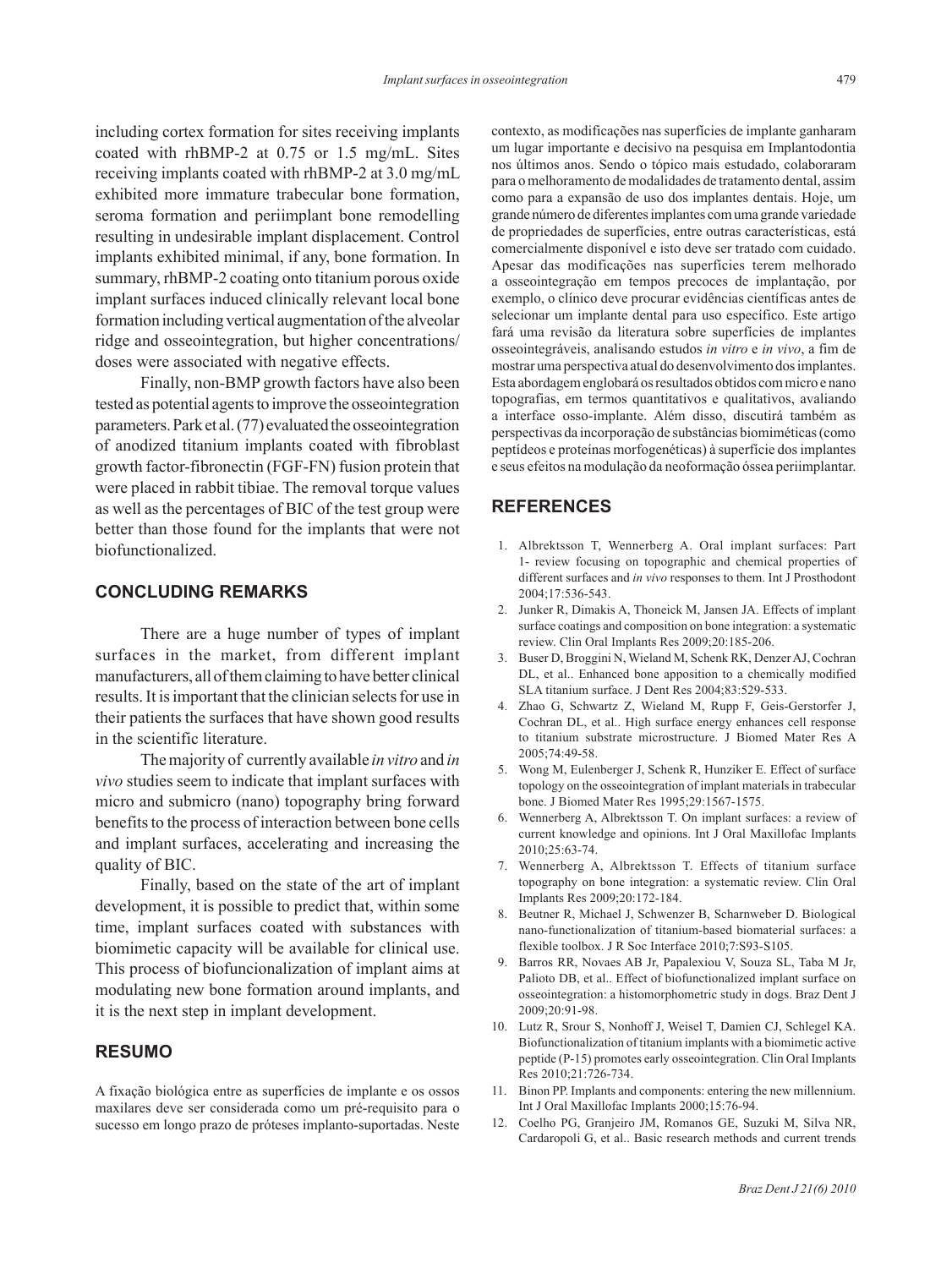of dental implant surfaces. J Biomed Mater Res B Appl Biomater 2009;88:579-596.

- 13. Lemons JE. Biomaterials, biomechanics, tissue healing, and immediate-function dental implants. J Oral Implantol 2004;30:318-324.
- 14. Anselme K. Osteoblast adhesio on biomaterials. Biomaterials 2000;21:667-681.
- 15. Kasemo B. Biological surface science. Surf Sci 2002;500:656-677.
- 16. Deligianni DD, Katsala N, Ladas S, Sotiropoulou D, Amedee J, Missirlis YF. Effect of surface roughness of the titanium alloy Ti-6Al-4V on human broadcast marrow cell response and on protein adsorption. Biomaterials 2001;22:1241-1251.
- 17. Lamers E, Walboomers XF, Domanski M, te Riet J, van Delft FC, Luttge R, et al.. The influence of nanoscale grooved substrates on osteoblast behavior and extracellular matrix deposition. Biomaterials 2010;31:3307-3316.
- 18. Mendonça G, Mendonça DB, Aragão FJ, Cooper LF. The combination of micron and nanotopography by H(2)SO(4)/H(2) O(2) treatment and its effects on osteoblast-specific gene expression of hMSCs. J Biomed Mater Res A 2010;94:169-179.
- 19. Lincks J, Boyan BD, Blanchard CR, Lohmann CH, Liu Y, Cochran DL, et al.. Response of MG63 osteoblast-like cells to titanium and titanium alloy is dependent on surface roughness and composition. Biomaterials 1998;19:2219-2232.
- 20. von der Mark K, Park J, Bauer S, Schmuki P. Nanoscale engineering of biomimetic surfaces: cues from the extracellular matrix. Cell Tissue Res 2010;339:131-153.
- 21. Anselme K, Bigerelle M. Topography effects of pure titanium substrates on human osteoblast long-term adhesion. Acta Biomater 2005;1:211-222.
- 22. Cooper LF, Masuda T, Yliheikkila PK, Felton DA. Generalizations regarding the process and phenomenon of osseointegration. Part II. *In vitro* studies. Int J Oral Maxillofac Impl 1998;13:163-174.
- 23. Davies JE. Mechanisms of endosseous integration. Int J Prosthodont 1998;11:391-401.
- 24. Lim YJ, Oshida Y, Andres CJ, Barco MT. Surface characterizations of variously treated titanium materials. Int J Oral Maxillof Imp 2001;16:333-342.
- 25. Dohan Ehrenfest DM, Coelho PG, Kang BS, Sul YT, Albrektsson T. Classification of osseointegrated implant surfaces: materials, chemistry and topography. Trends Biotechnol 2010;28:198-206.
- 26. Wennerberg A, Albrektsson T. Suggested guidelines for the topographic evaluation of implant surfaces. Int J Oral Maxillofac Implants 2000;15:331-344.
- 27. Le Guéhennec L, Soueidan A, Layrolle P, Amouriq Y. Surface treatments of titanium dental implants for rapid osseointegration. Dent Mater 2007;23:844-854.
- 28. Healy KE, Thomas CH, Rezania A, Kim JE, McKeown PJ, Lom B, et al.. Kinetics of bone cell organization and mineralization on materials with patterned surface chemistry. Biomaterials 1996;17:195-208.
- 29. Rosa AL, Beloti MM. Effect of cpTi surface roughness on human bone marrow cell attachment, proliferation, and differentiation. Braz Dent J 2003;14:16-21.
- 30. Zinger O, Anselme K, Denzer A, Habersetzer P, Wieland M, Jeanfils J, et al.. Time-dependent morphology and adhesion of osteoblastic cells on titanium model surfaces featuring scaleresolved topography. Biomaterials 2004;25:2695-2711.
- 31. Mustafa K, Wennerberg A, Wroblewski J, Hultenby K, Lopez BS, Arvidson K. Determining optimal surface roughness of TiO(2) blasted titanium implant material for attachment, proliferation and differentiation of cells derived from human mandibular alveolar bone. Clin Oral Implants Res 2001;12:515-525.
- 32. Wieland M, Textor M, Chehroudi B, Brunette DM. Synergistic

interaction of topographic features in the production of bonelike nodules on Ti surfaces by rat osteoblasts. Biomaterials 2005;26:1119-1130.

- 33. Matsuzaka K, Walboomers XF, Yoshinari M, Inoue T, Jansen JA. The attachment and growth behavior of osteoblast-like cells on microtextured surfaces. Biomaterials 2003;24:2711-2719.
- 34. Boyan BD, Lossdorfer S, Wang L, Zhao G, Lohmann CH, Cochran DL, et al.. Osteoblasts generate an osteogenic microenvironment when grown on surfaces with rough microtopographies. Eur Cell Mater 2003;6:22-27.
- 35. Schwartz Z, Lohmann CH, Oefinger J, Bonewald LF, Dean DD, Boyan BD. Implant surface characteristics modulate differentiation behavior of cells in the osteoblastic lineage. Adv Dent Res 1999;13:38-48.
- 36. Schwartz Fo HO, Novaes AB Jr, de Castro LMS, Rosa AL, de Oliveira PT. *In vitro* osteogenesis on a microstructured titanium surface with additional submicron-scale topography. Clin Oral Implants Res 2007;18:333-344.
- 37. De Oliveira PT, Nanci A. Nanotexturing of titanium-based surfaces upregulates expression of bone sialoprotein and osteopontin by cultured osteogenic cells. Biomaterials 2004;25:403-413.
- 38. De Oliveira PT, Zalzal SF, Beloti MM, Rosa AL, Nanci A. Enhancement of *in vitro* osteogenesis on titanium by chemically produced nanotopography. J Biomed Mater Res A 2007;80:554- 564.
- 39. Schneider GB, Zaharias R, Stanford C. Osteoblast integrin adhesion and signaling regulate mineralization. J Dent Res 2001;80:1540-1544.
- 40. Variola F, Yi JH, Richert L, Wuest JD, Rosei F, Nanci A. Tailoring the surface properties of Ti6Al4V by controlled chemical oxidation. Biomaterials 2008;29:1285-1298.
- 41. Vetrone F, Variola F, Tambasco de Oliveira P, Zalzal SF, Yi JH, Sam J, et al.. Nanoscale oxidative patterning of metallic surfaces to modulate cell activity and fate. Nano Lett 2009;9:659-665.
- 42. Liu Y, de Groot K, Hunziker EB. Osteoinductive implants: the mise-en-scène for drug-bearing biomimetic coatings. Ann Biomed Eng 2004;32:398-406.
- 43. Yang Y, Kim KH, Ong JL. A review on calcium phosphate coatings produced using a sputtering process-an alternative to plasma spraying. Biomaterials 2005;26:327-337.
- 44. Barrère F, Layrolle P, van Blitterswijk CA, de Groot K. Biomimetic calcium phosphate coatings on Ti6AI4V: a crystal growth study of octacalcium phosphate and inhibition by Mg2+ and HCO3-. Bone 1999;25:107S-111S.
- 45. Tosatti S, Schwartz Z, Campbell C, Cochran DL, Vandevondele S, Hubbel JA, et al.. RGD-containing peptide GCRGYGRGDSPG reduces enhancement of osteoblast differentiation by poly(Llysine)-graft-poly(ethylene glycol)-coated titanium surfaces. J Biomed Mater Res A 2004;68:458-472.
- 46. Schliephake H, Scharnweber D, Dard M, Sewing A, Aref A, Roessler S. Functionalization of dental implant surfaces using adhesion molecules. J Biomed Mater Res B Appl Biomater 2005;73:88-96.
- 47. Puleo DA, Nanci A. Understanding and controlling the boneimplant interface. Biomaterials 1999;20:2311-2321.
- 48. Geissler U, Hempel U, Wolf C, Scharnweber D, Worch H, Wenzel KW. Collagen type I coating of Ti6Al4V promotes adhesion of osteoblasts. J Biomed Mater Res 2000;51:752-760.
- 49. Mizuno M, Imai T, Fujisawa R, Tani H, Kuboki Y. Bone sialoprotein (BSP) is a crucial factor for the expression of osteoblastic phenotypes of bone marrow cells cultured on type I collagen matrix. Calcif Tissue Int 2000;66:388-396.
- 50. De Assis AF, Beloti MM, Crippa GE, de Oliveira PT, Morra M, Rosa AL. Development of the osteoblastic phenotype in human